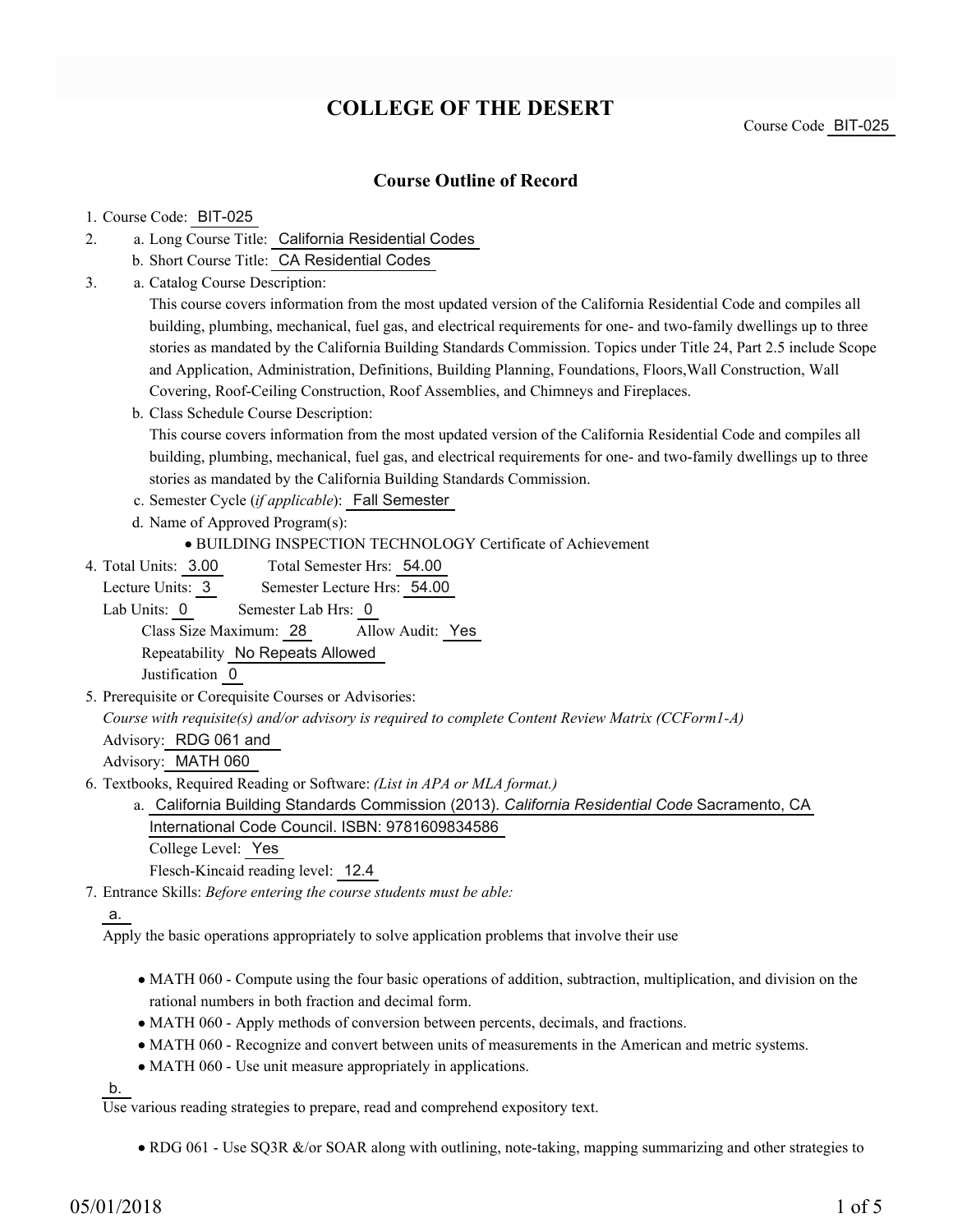### BIT 025-California Residential Codes

prepare, read, & comprehend expository text.

c. Read a variety of texts fluently.

• RDG 061 - Read a variety of texts fluently.

d.

Write organized summaries  $\&$  reactions that capture main idea and supporting details.

RDG 061 - Write organized summaries & reactions that capture main idea and supporting details.

e.

Understand multiple word meanings, uses & synonyms.

- RDG 061 Understand multiple word meanings, uses & synonyms
- 8. Course Content and Scope:

Lecture:

- Lecture:
	- 1. Introduction
	- 2. Scope and Application
	- 3. California Administration
	- Department of Housing Community Development
	- Local Enforcing Agency
	- Permits, Fees, Applications and Inspections
- 4. Administration
	- Department of Building Safety
	- Duties and Powers of the Building Official
	- Permits
	- Construction Documents
	- Temporary Structures and Uses
	- Fees
	- Inspections
	- Certificate of Occupancy
	- Service Utilities
- 5. Definitions
- 6. Building Planning
	- Site Drainage
	- Design Criteria
	- Fire-Resistant Construction
	- Light, Ventilation and Heating
	- Minimum Room Areas
	- Glazing
	- Garages and Carports
	- Means of Egress
	- Automatic Fire Sprinkler Systems
	- Smoke Alarms
	- Accessibility
	- Solar Photovoltaic Panels/Modules
- 7. Foundations
	- Materials
	- Footings
	- Foundation and Retaining Walls
	- Foundation Drainage
	- Foundation Waterproofing and Dampproofing
- 8. Floors
	- Wood Floor Framing
	- Floor Shaething
	- Steel Floor Framing
	- Concrete Floors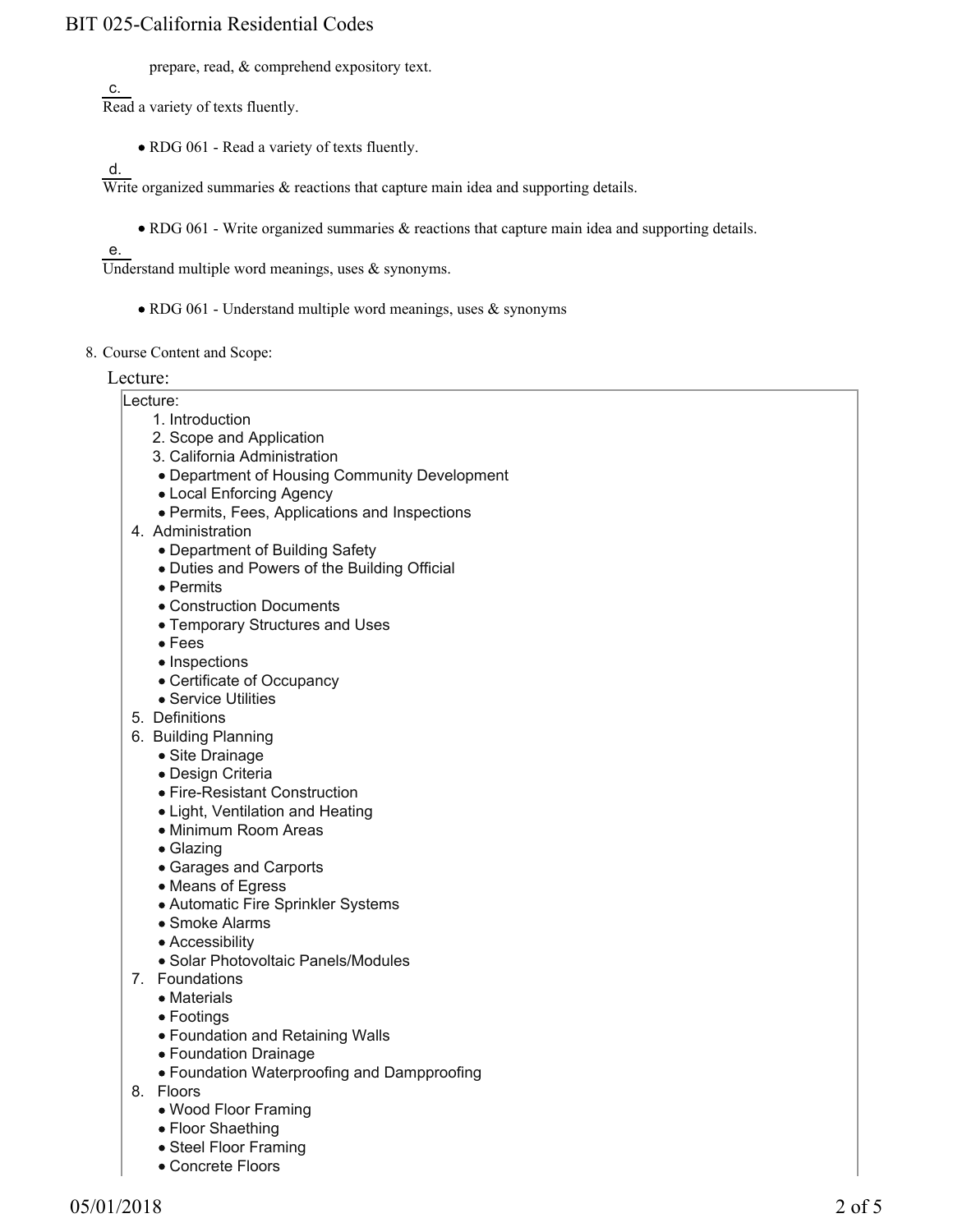# BIT 025-California Residential Codes

- Decks
- 9. Wall Construction
	- Wood Wall Framing
	- Steel Wall Framing
	- Wood Structural Panels
	- Particleboard
	- General Masonry Construction
	- Glass Unit Masonry
	- Exterior Concrete Wall Construction
	- Exterior Windows and Doors
	- Structural Insulated Panel Wall Construction
- 10. WallCovering
	- Interior Covering
	- Exterior Covering
- 11. Roof-Ceiling Construction
	- Wood Roof Framing
	- Roof Sheathing
	- Steel Roof Framing
	- Ceiling Finishes
	- Roof Ventilation
	- Attic Access
- 12. Roof Assemblies
	- Roof Classification
	- Weather Protection
	- Materials
	- Requirements for roof Coverings
	- Roof Insulation
	- Reroofing
	- Solar Photovoltaic Panels/Modules
- 13. Chimneys and Fireplaces
	- Masonry Fireplaces
	- Masonry Heaters
	- Masonry Chimneys
	- Factory-Built Fireplaces
	- Factory-Built Chimneys
	- Exterior Air Supply
- 14. Plumbing and Ventilation
- 15. Mechanical and Ventilation
- 16. Electrical

Lab: *(if the "Lab Hours" is greater than zero this is required)*

9. Course Student Learning Outcomes:

#### 1.

Describe the history of residential regulation in California and related codes

## 2.

Cite the California residential codes in construction, regulation, and design

# 3.

Apply the California residential codes in construction, regulation, and design

10. Course Objectives: Upon completion of this course, students will be able to:

- a. Apply codes in building designs
- b. Apply the codes in construction and regulation
- c. Discuss the professional certification examination process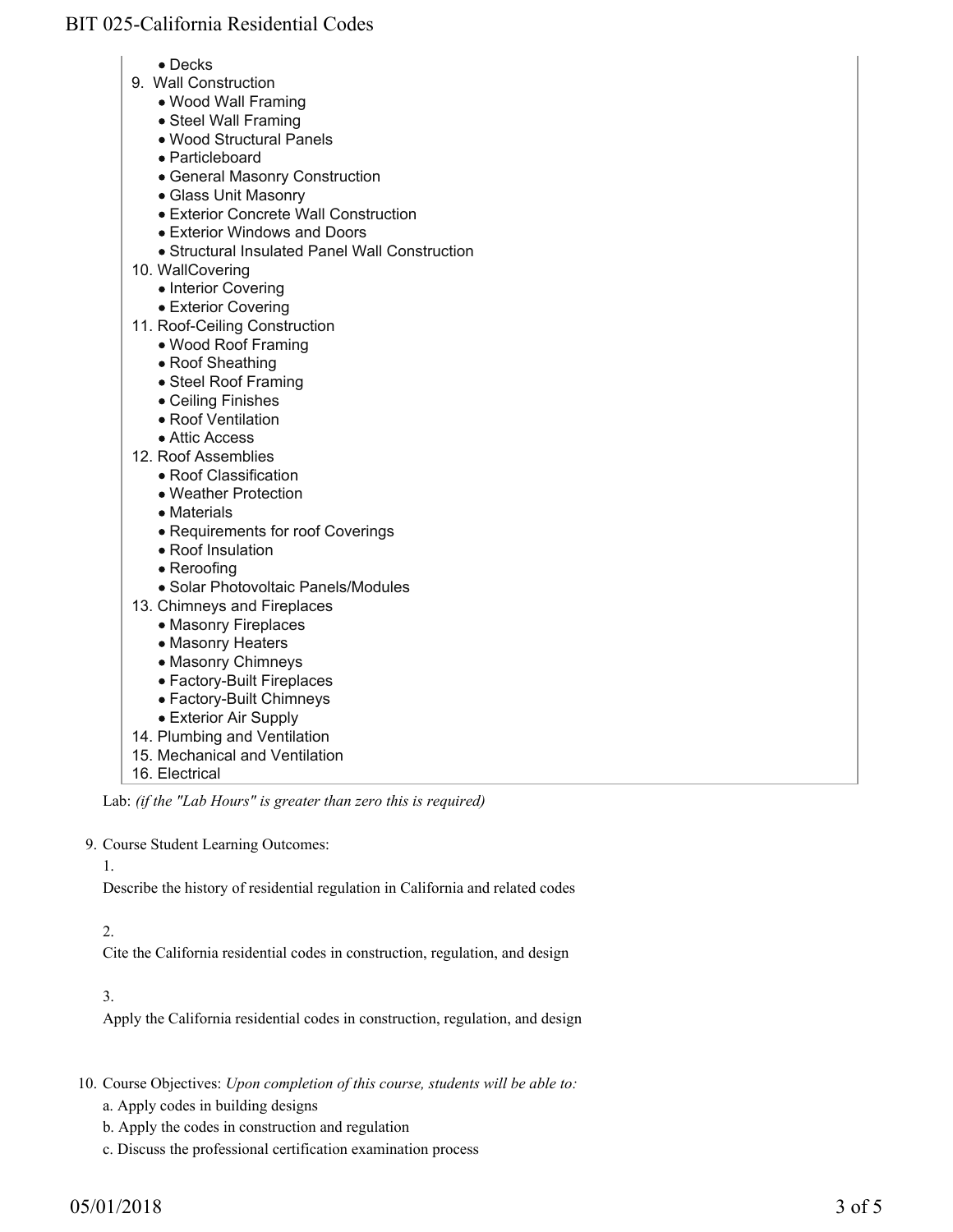## BIT 025-California Residential Codes

- d. Discuss skills required for employment opportunities in the private or public sectors
- Methods of Instruction: *(Integration: Elements should validate parallel course outline elements)* 11.
	- a. Demonstration, Repetition/Practice
	- b. Discussion
	- c. Lecture
	- d. Participation

Other Methods:

Presentation of construction materials

12. Assignments: (List samples of specific activities/assignments students are expected to complete both in and outside of class.) In Class Hours: 54.00

Outside Class Hours: 108.00

- a. In-class Assignments
	- 1. Presentation of class subjects and materials
	- 2. Review code sections
- b. Out-of-class Assignments
	- 1. Reading assignments of codes and handouts
	- 2. Visit construction sites
	- 3. Review code sections presented in class
- 13. Methods of Evaluating Student Progress: The student will demonstrate proficiency by:
	- Presentations/student demonstration observations
	- Group activity participation/observation
	- True/false/multiple choice examinations
	- Mid-term and final evaluations
	- Student participation/contribution
	- Other

Maintenance and use of handout class materials

- 14. Methods of Evaluating: Additional Assessment Information:
- 15. Need/Purpose/Rationale -- All courses must meet one or more CCC missions.
	- PO Career and Technical Education

Fulfill the requirements for an entry- level position in their field.

Apply critical thinking skills to execute daily duties in their area of employment.

Apply critical thinking skills to research, evaluate, analyze, and synthesize information.

Display the skills and aptitude necessary to pass certification exams in their field.

Exhibit effective written, oral communication and interpersonal skills.

IO - Personal and Professional Development

Demonstrate an understanding of ethical issues to make sound judgments and decisions.

Value diverse cultures and populations.

Value the feedback of others.

16. Comparable Transfer Course

| <b>University System</b> | Campus | <b>Course Number</b> | <b>Course Title</b> | <b>Catalog Year</b> |
|--------------------------|--------|----------------------|---------------------|---------------------|
|--------------------------|--------|----------------------|---------------------|---------------------|